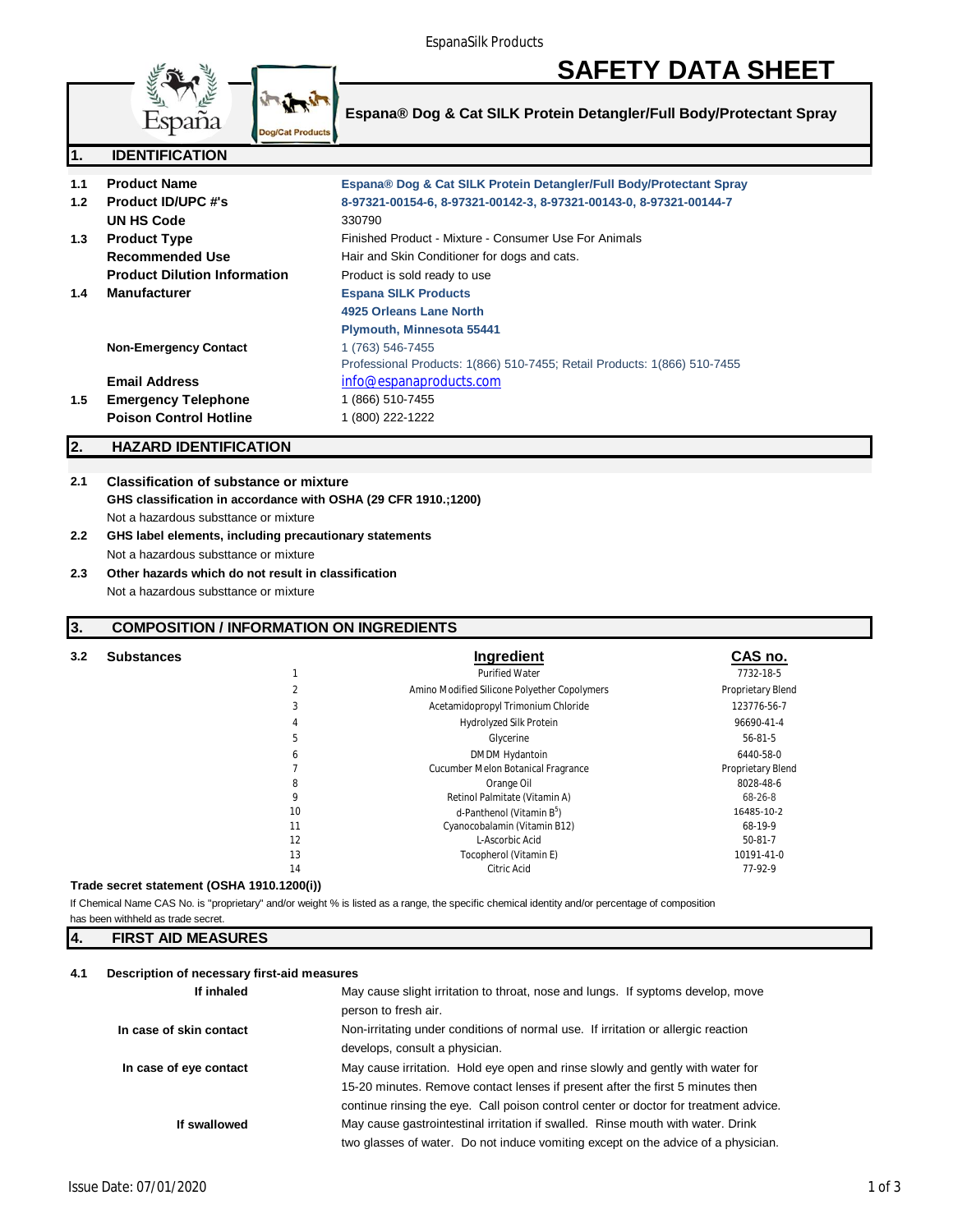# **5. FIRE - FIGHTING MEASURES**

- **5.1 Suitable extinguishing media** Water and Foam.
- **5.2 Specific hazards arising from the chemical** N/A

#### **5.3 Special protective actions for fire-fighters**

No special fire fighting equipment is required, however, self-contained breathing apparatus and protective clothing should be worn in fighting fires involving chemicals.

### **6. ACCIDENTAL RELEASE MEASURES**

- **6.1 Personal Precautions, protective equipment and emergency procedures** None.
- **6.2 Environmental precautions** None, product is biodegradeable.
- **6.3 Methods and materials for containment and cleaning up**

Wash up spill area.

## **7. HANDLING AND STORAGE**

#### **7.1 Precautions for safe handling**

- Consider normal working environment. Use common sense precaution.
- **7.2 Conditions for safe storage, including any incompatibilities** Store in original, closed container.

## **8. EXPOSURE CONTROLS/PERSONAL PROTECTION**

#### **8.3 Individual protection measures, such as personal protective equipment (PPE)**

Eye/face protection Wear splash goggles if contatct with liquid is likely. Skin protection Use rubber or neoprene gloves if necessary. Pespiratory protection Normal room ventilation.

## **9. PHYSICAL AND CHEMICAL PROPERTIES**

| Appearance/form                        | Milky liquid         |
|----------------------------------------|----------------------|
| Odor                                   | Pleasant fragrance   |
| Odor threshold                         | Not available.       |
| pH value                               | $4.5 - 5.5$          |
| Melting/Freezing point                 | Not determined       |
| Boiling point/boiling range            | Not determined       |
| Flash point                            | Not determined       |
| Evaporation rate                       | Not determined       |
| Flammability (solid, gas)              | Not available.       |
| Upper/ lower flammability limit        | Not available.       |
| Vapor pressure                         | Not available.       |
| Vapor density                          | Not available.       |
| <b>Relative Density</b>                | Not available.       |
| Water solubility                       | Completely Soluable. |
| Solubility in other solvents           | Not available.       |
| Partition coefficient: n-octanol/water | Not available.       |
| Autoignition temperature               | Not available.       |
| Decomposition temperature              | Not available.       |

# **10. STABILITY AND REACTIVITY**

| 10.1 Reactivity                         | Hazardous polymerization: will not occur. |
|-----------------------------------------|-------------------------------------------|
| 10.2 Chemical stability                 | Stable under normal conditions            |
| 10.3 Possibility of hazardous reactions | None known for mixture.                   |
| 10.4 Conditions to avoid                | None known for mixture.                   |
| 10.5 Materials to avoid                 | None known for mixture.                   |
| 10.6 Hazardous Decomposition Products   | None known for mixture.                   |
|                                         |                                           |